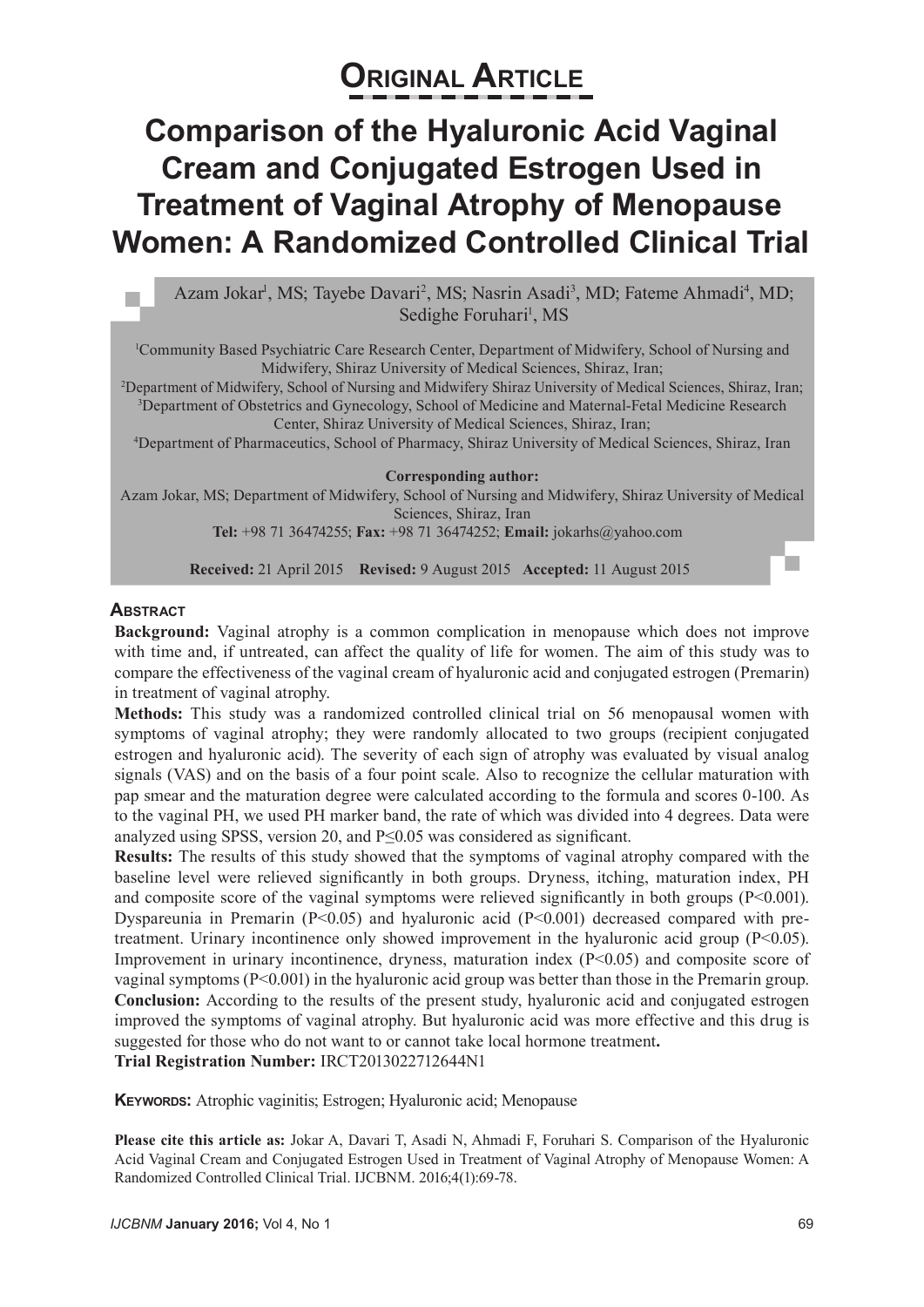## **INTRODUCTION**

Menopause is defined as the permanent experience of long-lasting endocrinal, somatic and psychological changes.<sup>1</sup> During these periods, women experience some symptoms which begin with vasomotor signs (like flushing, night sweat, etc.), changes in menstruation cycle, vaginal dryness, Itching and dyspareunia and continue with temper changes, memory reduction, disorders of sexual arousal reduction, stress urinary incontinence and complaint from musculo-eskeletal pains.

Even though some of the complications subside during the time, the symptoms of vasomotor, vaginal dryness and dyspareunia which are connected to disorder in sexual function related to lack of sexual hormones (especially Estrogen) irrespective of treatment will progress markedly and unfortunately will not be solved without treatment.2,3

Following the subsidence or discontinuity of this hormone, women are affected by symptomatic vaginal atrophy and basic changes will occur in their genitor-urinary mucous.4 These changes include vaginal dryness, irritation, itching**,** post-coital bleeding, vaginal discharge and dyspareunia and in the urinary system, urine frequency and urinary incontinence appear.3,5

As a whole, it is estimated that 10.0-40.0% of women experience the symptoms connected with atrophy and on the other hand about 16 million women (500 thousand new cases) show such symptoms every year.<sup>4</sup> In confirmation to the prevalence of this problem, Crandall C et-al. (2004) and Mac Bride et-al. (2010) considered this matter and reported that the vaginal dryness was observed from 23.4% premenopause to 61.5% post-menopause among the women under the study. $3,6$  The results of the researches conducted by Kingerberg et-al. (2009) and Mehta and Bachman also showed that 10.0-40.0% of women at the post-menopause stage face inconvenience and problems related to vulva and vaginal atrophy that requires treatment but only 25.0% of them refer for treatment  $7,8$ 

Two hormonal and non-hormonal methods are usually used in treatment of such problems. In the studies which applied non-hormonal method, materials like lubricants and vaginal moistures,  $4,9,10$  vitamin E oil and improving lifestyle like stopping cigarette smoking have been mentioned.<sup>5</sup> For hormonal methods also the conjugated Estrogen in two forms of systemic (oral and parenteral) and topical are prescribed.11,12 The systemic method is useful for those women who are suffering from flushing and sleep disorder related to vaginal atrophy.<sup>13,14</sup>

On the other hand, the contraindication of this method for tumors sensitive to Estrogen, liver failure and having thromboembolization history related to Estrogen should also be considered. Also, attention should be paid to their side effects like breast sensitivity, nausea and vomiting, vaginal bleeding, mild increase in the risk of affecting the neoplasms dependent on Estrogen and in lesser amount the pain in the perineal area.13,15,16

Topical treatment in the form of cream, tablet and ring (conjugated Estrogen 0.625) which has been confirmed by FDA (Food and Drug Association) with the objective of preparing sufficient Estrogen for reducing the symptoms of atrophy and relief of its resultant complications is applied.11,17 In this regard, researches show that topical drugs have similar effect<sup>18,19</sup> and even though the probability of general absorption is there, as to the influence and improvement of the symptoms to the rate of 80.0-90.0%, which is expected, they are similar.<sup>12</sup>

Topical hormones are also not without complication; the results of a study (2004) showed that they have similar effects in the incidence rate of hyperplasia and endometrial thickening.<sup>20</sup> Creams are probably accompanied with more side-effects compared with ring or tablet which may be due to the application of a dose more than recommended.4

Considering the aforesaid points, for those who do not select Estrogen-therapy due to the medical prohibitions or having side-effects.<sup>1</sup>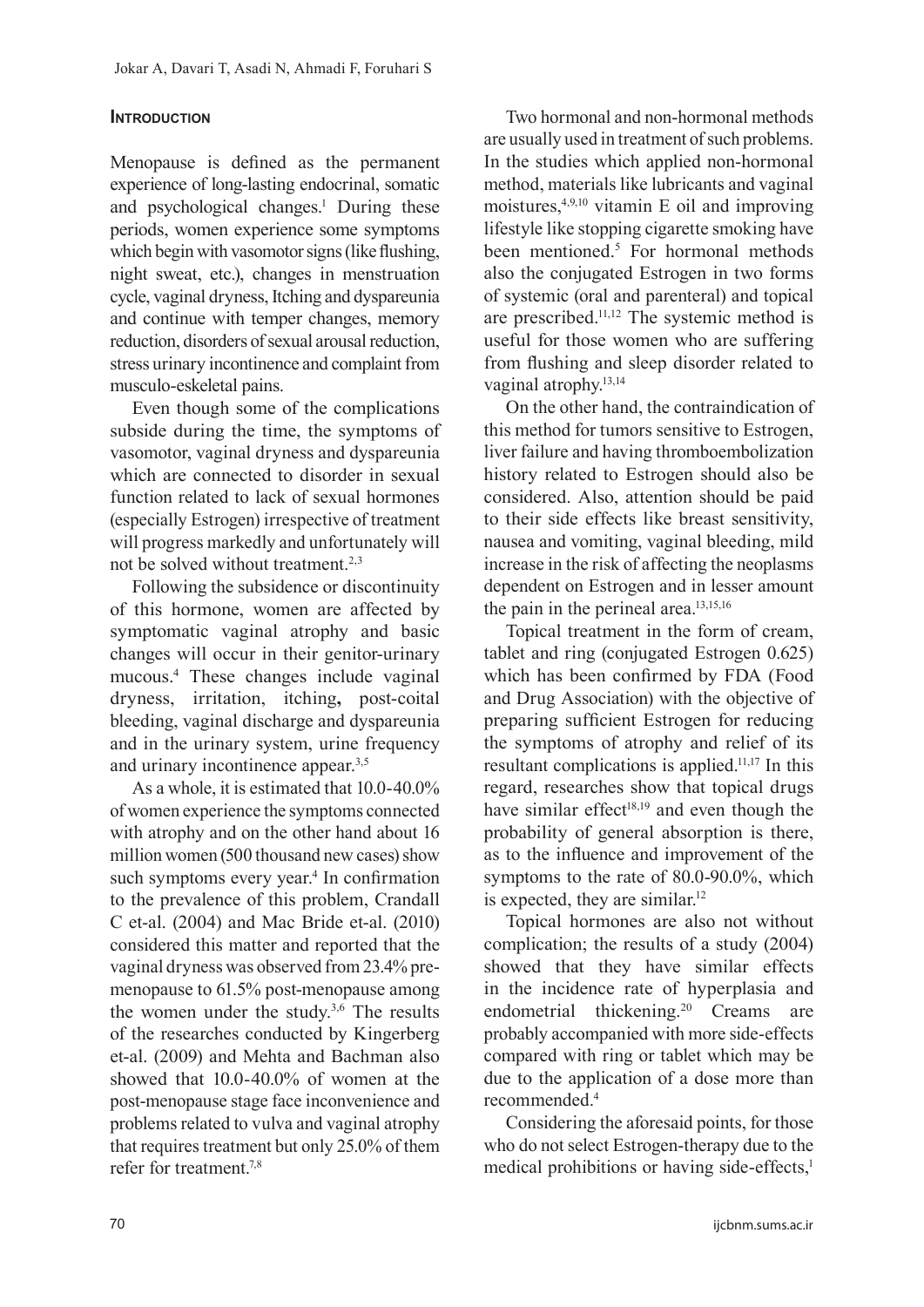the non-hormonal interventions which are mostly neglected for the sexual problems are propounded. In these methods, applying lubricants, moisture creams and using dilators are recommended. It was reported in a study in the year 2010 that their use will reduce the complications of vaginal atrophy.21 Also, in this connection, materials which could be applied as gel in the form of the extract of some plants like Vitex Agnus-Castus and compounds like Hyaluronic Acid alone or in combination with Vitamin E for the treatment of sexual disorders and vaginal atrophy are mentioned.22,23

Regarding Hyaluronic Acid which is a natural polysaccharide, it can be mentioned that, it forms an important part of extracellular matrix of the skin and cartilage. This substance is able to conserve a large amount of water molecules and due to the properties like formation and conservation of extra-cellular inflation, skin moistening in the case of inflammation and preservation of water equilibrium has a key role. Also, it is effective widely in treatment of skin diseases due to preservation of tissue consistency, facilitating the cellular emigration in the cases of inflammation and also the process of improvement and regeneration of the tissues.<sup>24</sup>

Various studies carried out regarding Hyaluronic Acid have shown that this compound has been tolerated well without side-effects among patients and the complications have been observed only when applied in the form of parenteral jelly by creating susceptibility at injection sites as mild inconveniences, redness, edema and cyanosis.25,26 It should be notified that this medicine in the form of suppositories or tablets has rarely been used in Iran for treatment of atrophy of genitor-urinary system.

The present study aimed at achieving an appropriate and uncomplicated treatment, which is accepted by those who have contraindication for hormonal drug and or desire to use non-hormonal methods. Therefore, we tried to compare the effects of conjugated Estrogen cream 0.625 mg (hormonal) and hyaluronic acid cream (nonhormonal) for the treatment of atrophy and its complications with the aim to promote the health of menopause women. In spite of the importance of the matter and effect of vaginal atrophy symptoms on women's life, they are mostly not reported and do not go under treatment subsequently. Therefore, to remove such problems, beginning of treatment and taking care of them by physical evaluation, talking about their sexual problems and the qualitative problems of their life seem necessary.27

#### **Materials and Methods**

This study was approved by ethics committee under number: CT-92-6681 on Oct 2013 and was carried out in multi-stages as a simple randomized controlled clinical trial on 56 menopause women referred to Shahid Motahari Clinic during 6 months (September to March 2013-2014). They were selected on the basis of the aim and by sample size determination with error of 5% , confidence of 95%, a power of 80%, an effect size of 6.0 (mean=4 and standard deviation=6), and correlation of 70% using the formula:

$$
n = \frac{2(z_{1-\frac{\alpha}{2}} + z_{1-\beta})\delta^2}{d^2}
$$

To consider the possibility of loss of 15% and the longitudinal nature of the study and sizes repeated, we used the formula:

$$
n'=n\times\frac{1}{1-p}
$$

Finally, the sample size in each group was determined 28.

#### *Inclusion Criteria*

Married and menopause women, existence of moderate to severe dryness at the vaginal region, endometrial thickening with vaginal sonography maximum 5mm were among the inclusion criteria.

#### *Exclusion Criteria*

Smoking cigarette, and using anti-coagulate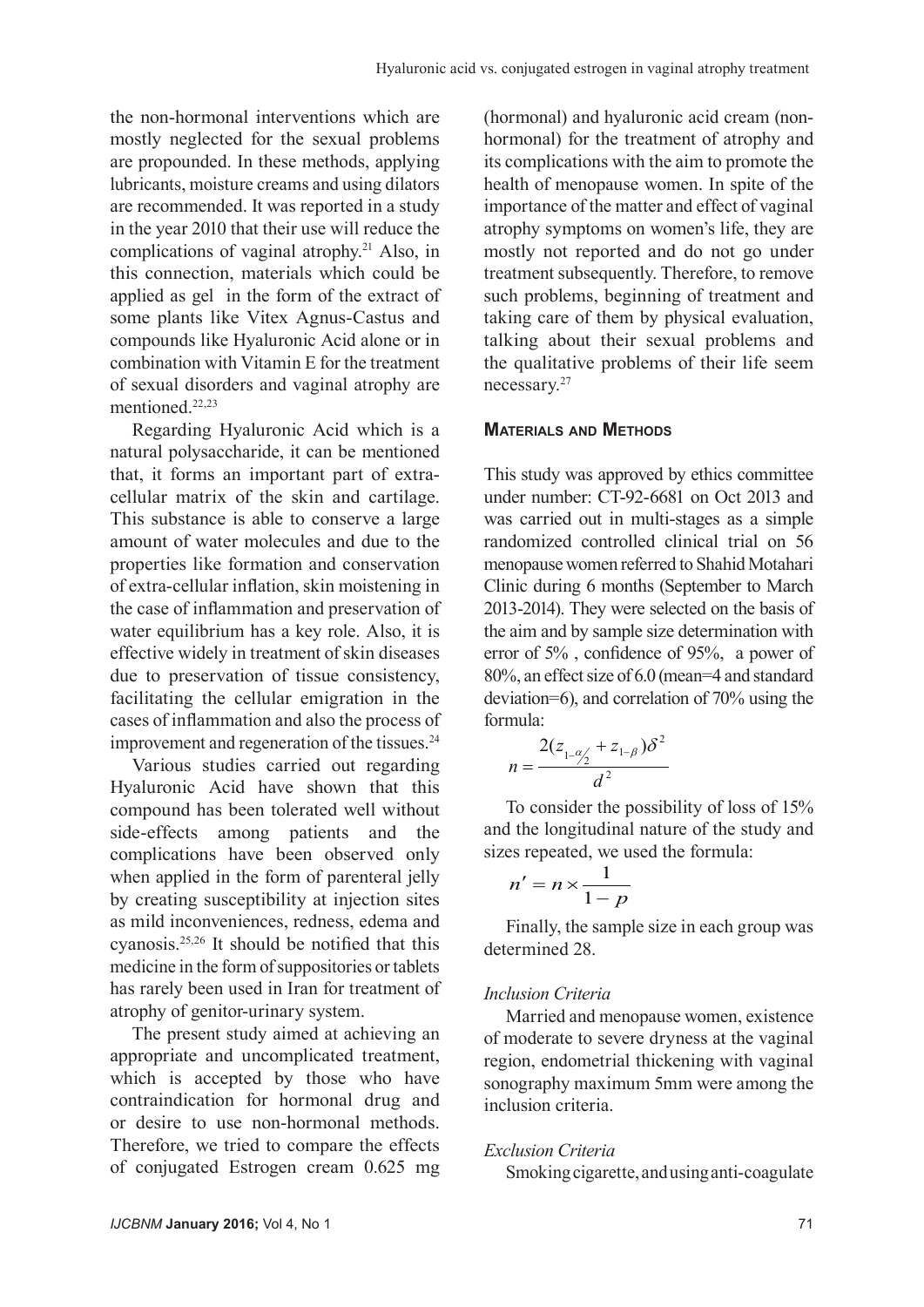drugs (Heparin), topical hormonal and nonhormonal drugs one month before the study, existence of vaginal infection requiring treatment in the primary examination for Pup Smear, sensitivity (such as Rash, Erythema, Inflammation) to drug or its compounds, existence of doubtful or known history of hormone relative diseases (such as breast cancer, unknown cases of vaginal bleeding, severe Thrombophlebitis or Thromboebolism disorders related to Estrogen), existence of chronic diseases (such as cardiac diseases, hypertension, diabetes) .

At first, multi-stage sampling was done with no blinding eligible individuals. In this way, the researcher selected the existing centers in proportion to the number of referrals from 30 to 50 percent through simple sampling method. The design and protocol of the study is shown in Figure 1.

Then, the numbers from 1 to 80 were written on the same card and then put in a bag covered; then we assigned the odd numbers to one group (group A) and even numbers

to the other group (group B). Groups of A and B (both groups had inclusion criteria) filled in the informed consent form. Group A received conjugated Estrogen 0.625 mg cream (production by Aborayhan Pharmaceutical Company) and group B received Hyaluronic Acid vaginal cream (containing 5 mg sodium salt), which had been prepared from Shiraz Pharmacy College.

Group A applied one applicator of drug (0.058 mg) every night before sleep for a period of two weeks and two times a week for the next six weeks and group B used one applicator  $5($  mg) every night before sleep for a period of 8 weeks. The manner of putting cream inside vagina, proper place and using at a specified time were explained for both groups and follow-up through telephone calls.

The study of the rate of vaginal atrophy symptoms at zero week (before treatment) and eighth week (after treatment) was carried out for both groups with a compound scale including vaginal dryness and itching, dyspareunia and urinary incontinence. Stress

#### **CONSORT Flow Diagram**



**Figure 1:** Consort flow diagram of participants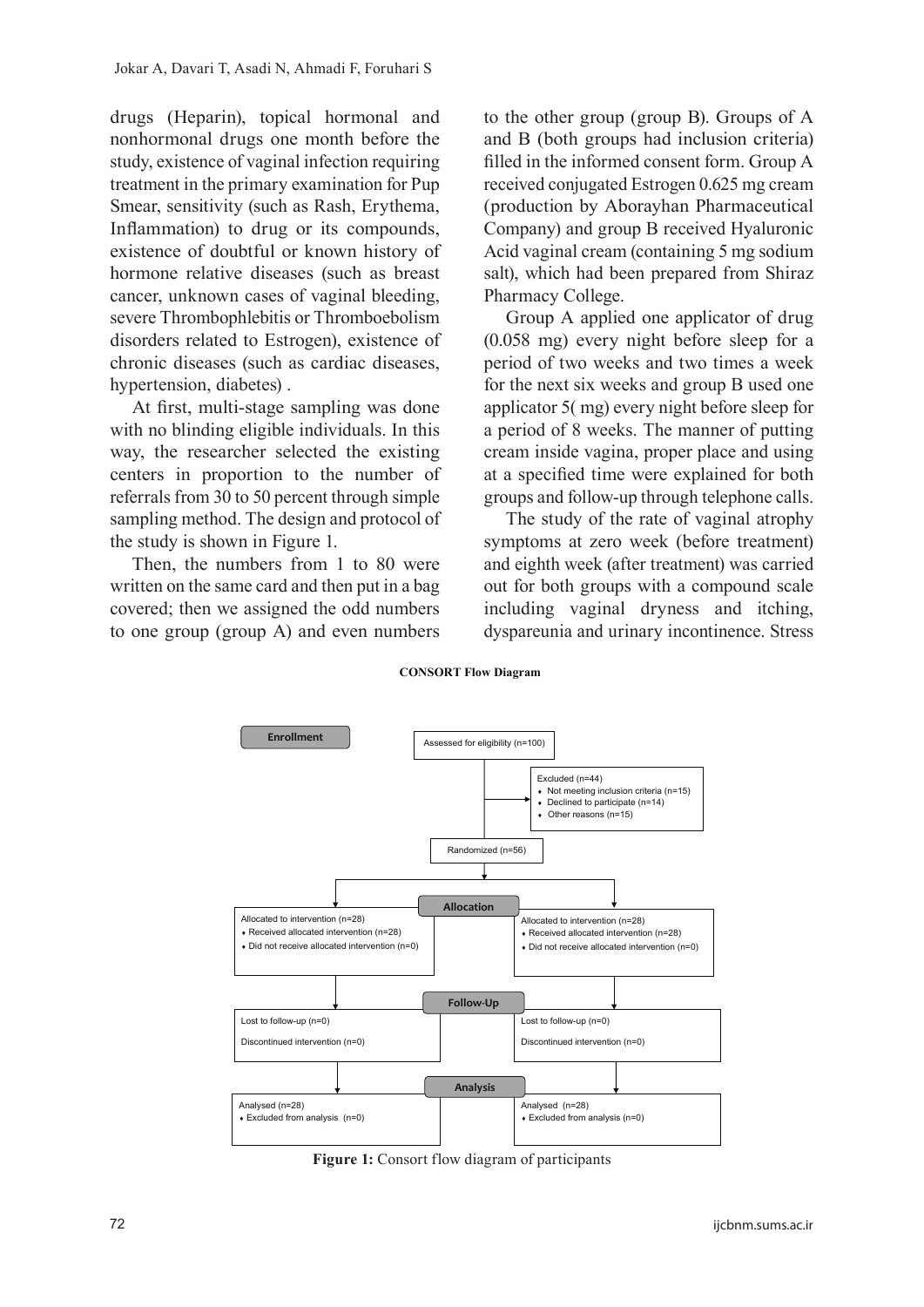urinary incontinence (the urinary incontinence followed by increasing the intra-abdominal pressure at the time of sneezing, coughing, etc.) and urgency (sudden and severe feeling in urinary urgency) were considered in this study.

The severity of each sign of atrophy was evaluated by VAS (Visual Analog Signals) before and after the intervention and on the basis of four points scale in which zero=asymptomatic, one=mild (score 1 to 3), two=moderate (score 4 to 6) and three=severe (score 7 to 10) were propounded, respectively. The signs were evaluated by the researcher with attending the interview sessions.

To recognize the cellular maturation (before and after intervention) also by carrying out vaginal and cervical Pap Smear, the available rate and type of cells (para-basal, medial and surface) were determined. The Smear samples were colored with Ethyl alcohol 90.0%, studied as uni-blind by a cytologist (unaware of the type of treatment) and the maturation degree was calculated according to the formula  $[$ (percentage of surface cells x1)+(percentage of medial cells x0.5)+(percentage of Parabasal cellsx0)=maturation degree] with index: Lack 0-25, low estrogenic effect=26- 49,moderate estrogenic effect=50-75,sevear estrogenic effect=76-100.9

The vaginal PH was studied before and after the intervention using PH indicator strip inserted into the vagina; its rate was divided into 4 degrees as zero (PH<5.0), one (PH=5.0-5.49), two (PH=5.5-6.49) and three (PH>6.49) (9). It is necessary to mention that the cytologist, sample taker, the type of PH marker band and the laboratory were fixed throughout the study. Finally, the collected data were analyzed through SPSS

20 software, using descriptive statistics, Chisquare, paired and independent t-tests, and retest by Wilcoxon and Mann-Whitney tests at the confidence interval of 95.0%.

### **Results**

The results showed that from the view point of age, menarche, age of menopause beginning, number of pregnancies, occupation, education, disease history and drug consumption both therapeutic groups were similar and the Chisquare test did not show any statistical significant difference (P>0.05) (Table 1).

As to the atrophy symptoms before and after the intervention, it was specified that vaginal dryness and itching and also dyspareunia were significantly improved after the intervention among the groups (P<0.001). The relief of vaginal dryness in the hyaluronic acid group was observed more in the intra-group comparison  $(P<0.05)$  and urinary incontinence was also improved in this group only  $(P<0.05)$ .

On the other hand, studying the compound mean score from vaginal atrophy symptoms (itching, dryness, dyspareunia and urinary incontinence) after treatment showed a reduction in group A at a rate of 1.7±.62 and in group B at a rate of  $3.32\pm0.76$  (the mean after-the mean before the intervention) and a significant result was obtained (P<0.001). This reduction was more in the hyaluronic acid group; comparison of the results of both groups showed that the drug has had a better effect on group B (P<0.001) (Table 2).

As to the vaginal cellular maturation, the results indicated the maturity of cells; both groups had a significant difference

| <b>Variables</b>     | <b>Hyaluronic acid group</b> | Premarin group            | P value |  |
|----------------------|------------------------------|---------------------------|---------|--|
|                      | $(n=28)$<br>$Mean \pm SD$    | $(n=28)$<br>$Mean \pm SD$ |         |  |
| Age (year)           | $56.4 \pm 5.47$              | $51.92 \pm 4.31$          | 0.44    |  |
| Age menarche (year)  | $13\pm 1.26$                 | $12.5 \pm 1.40$           | 0.139   |  |
| Age menopause (year) | $47.71 \pm 5.26$             | $46.2 \pm 4.16$           | 0.823   |  |
| Parity               | $4.92 \pm 2.32$              | $5\pm2$                   | 0.551   |  |

**Table 1:** Demographic characteristics of the samples in the study groups

\*Frequency Mean±SD Chi-square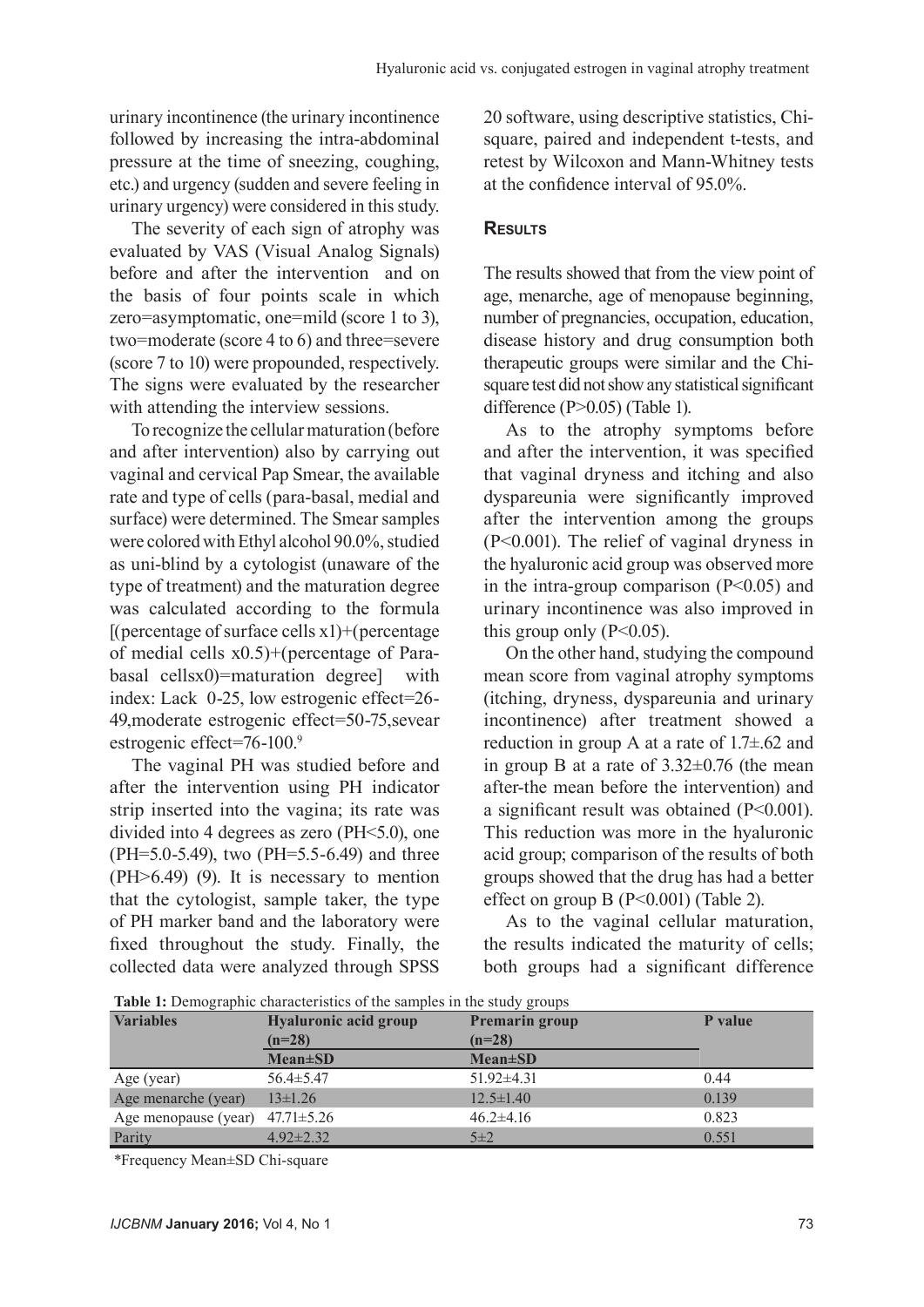| <b>Composite score</b><br>of vaginal atrophy | <b>Premarin group</b><br>$(n=28)$ | P-value<br>within | Hyaluronic acid group P-value<br>$(n=28)$ | within groups | P-value<br>between |
|----------------------------------------------|-----------------------------------|-------------------|-------------------------------------------|---------------|--------------------|
| symptoms                                     | $Mean \pm SD$                     | groups            | $Mean \pm SD$                             |               | groups             |
| Before treatment                             | $5.8 \pm 2.28$                    | $*P<0.001$        | $5.92 \pm 2.15$                           | $*P<0.001$    | 0.904              |
| After treatment                              | $4.10 \pm 1.66$                   |                   | $2.60 \pm 1.39$                           |               | $*P<0.001$         |

**Table 2:** Comparison of the mean±SD within and between groups of the composite score of vaginal atrophy symptoms (vaginal dryness and itching, dyspareunia and urinary incontinence) before and after the treatment

\* Mean±SD paired and independent t retest by Wilcoxon and Mann-Whitney tests

comparedwith the results before treatment (P<0.05) (Table 3).

Also, studies showed that comparing the results of intra-group (before and after treatment), the amount of PH of both groups reduced, moving towards acidity (P<0.001) and no significant difference was obtained when the results of both groups were compared (P>0.05) (Table 4).

## groups did not have any difference and were similar with respect to some of the demographic characteristics (P>0.05). In a study by Ziagham et-al. (2012) which compared the effect of hyaluronic acid vaginal suppository with vitamin E in the treatment of vaginal atrophy among menopause women, both groups were similar as to the age, menopause duration, occupation, educational level and economical status and had no statistical difference.<sup>28</sup>

In a study, the effect of Hyaluronic Acid vaginal tablet and Estradiol was compared on the vaginal atrophy for a period of 8 weeks; no

The results showed that the women in both

**Discussion**

**Table 3:** Comparison of the frequency of vaginal cell maturation index in the g roups treated before and after the intervention

| VCMI <sup>a</sup> | <b>Premarin group</b><br>$N(\%)$ |          | groups     | P value within Hyaluronic acid P value within<br>group<br>$N(\%)$ | groups     | P value<br>between groups |
|-------------------|----------------------------------|----------|------------|-------------------------------------------------------------------|------------|---------------------------|
| Before            | None $(0-25)$                    | 10(35.7) | $*P<0.001$ | 3(10.7)                                                           | $*P<0.001$ | 0.593                     |
|                   | Mild (26-49)                     | 14(50)   |            | 25(89.3)                                                          |            |                           |
|                   | Moderate $(50-75)$               | 4(14.3)  |            | 0(0)                                                              |            |                           |
|                   | Severe (76-100)                  | 0(0)     |            | 0(0)                                                              |            |                           |
| After             | None $(0-25)$                    | 0(0)     |            | 0(0)                                                              |            | $*0.018$                  |
|                   | Mild (26-49)                     | 0(0)     |            | 1(3.6)                                                            |            |                           |
|                   | Moderate (50-75) 25 (89.3)       |          |            | 25(89.3)                                                          |            |                           |
|                   | Severe (76-100)                  | 3(10.7)  |            | 2(7.1)                                                            |            |                           |

a Vaginal Cell Maturation Index; \*Paired and independent t test retest by Wilcoxon and Mann-Whitney tests

| Table 4: Comparison of the frequency of vaginal pH in the groups treated before and after the intervention |  |
|------------------------------------------------------------------------------------------------------------|--|
|------------------------------------------------------------------------------------------------------------|--|

| Vaginal pH<br><b>Premarin group</b> |              |           | P value within Hyaluronic acid | P value within | P value    |                |
|-------------------------------------|--------------|-----------|--------------------------------|----------------|------------|----------------|
|                                     | N(%          |           | groups                         | group          | groups     | <b>between</b> |
|                                     |              |           |                                | $N(\%)$        |            | groups         |
| Before                              | < 5.0        | 11(39.3)  | $*P<0.001$                     | 11(39.3)       | $*P<0.001$ | 0.507          |
| intervention                        | $5 - 5.49$   | 1(3.6)    |                                | 4(14.3)        |            |                |
|                                     | $5.5 - 6.49$ | 3(10.7)   |                                | 3(10.7)        |            |                |
|                                     | >6.49        | 13 (46.4) |                                | 10(35.7)       |            |                |
| After                               | $<$ 5        | 12(42.9)  |                                | 17(60.7)       |            | 0.463          |
| intervention                        | 5-5.49       | 6(21.4)   |                                | 7(25.1)        |            |                |
|                                     | $5.5 - 6.49$ | 6(21.4)   |                                | 2(7.1)         |            |                |
|                                     | >6.49        | 4(14.3)   |                                | 2(7.1)         |            |                |

\*Paired and independent t-test retest by Wilcoxon and Mann-Whitney tests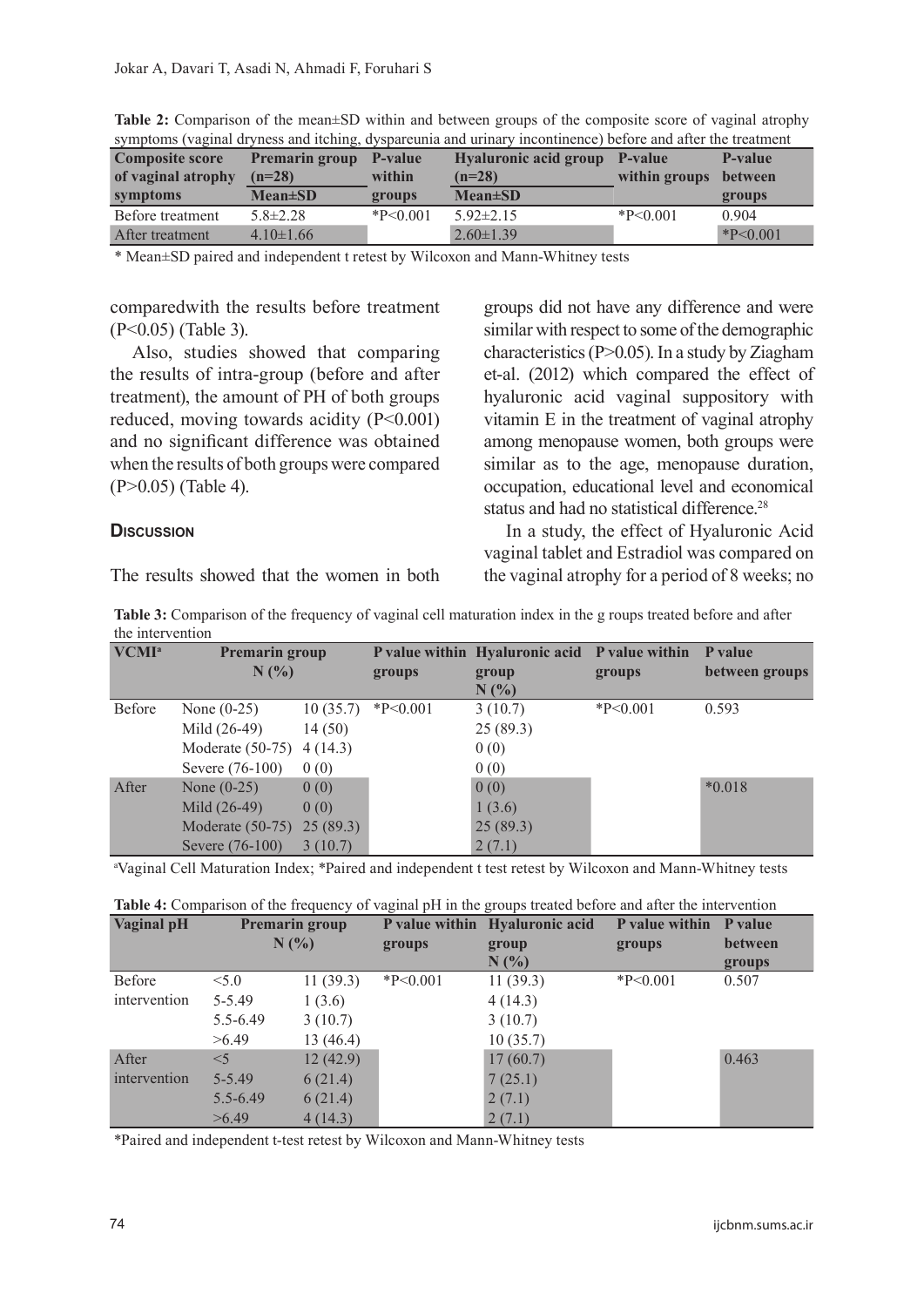significant difference was observed between the mean age and the age of menopause beginning among both groups.29 In another study, the researchers compared the effect of Genestine with Hyaluronic Acid on vaginal Atrophy also no significant difference was observed between age, menopause age and their effects on vaginal symptoms.<sup>30</sup>

The results of the research also indicated that both Hyaluronic Acid and Permarine improved the vaginal atrophy symptoms, cellular maturation increase and reduced PH; this improvement was sometimes more among the Hyaluronic Acid group.

We did not have access to the same study. But many researchers studied separately the effect of two aforesaid drugs on atrophy and their results were similar to those of the present study in selection of the objective group and effect of drug but there were some differences in terms of drug form and duration of the intervention.

In this respect, we reviewed some studies as Castelo-Branco C et al (2005) to study the management of post-menopausal vaginal atrophy and atrophic vaginitis with focuses on the changes involved in vaginal aging. It was shown that estrogen increased the content of the skin collagen, and hyaluronic acid to improve the skin moisture and genitourinary symptoms.<sup>31</sup>

Another researcher studied the effect of conjugated Estrogen cream in treatment of atrophy which was consumed daily or two times a week for a period of 12 weeks. The results indicated that applying both methods of using the drug caused more improvement in symptoms of atrophy, maturation index and vaginal PH significantly compared with the placebo group.32

In another study, the conjugated Estrogen vaginal cream was used twice a week for a period of 12 weeks for the treatment of vaginal atrophy. The results showed that Estrogen cream caused a reduction in the vaginal dryness, dyspareunia and PH and an increase in the vaginal cells maturation index.<sup>33</sup> The findings of our study is similar to the results of the above studies in terms of improving atrophy symptoms after taking estrogen, but does not agree in the amount of consumption, the duration of intervention and use of a single drug without comparison with other drugs.

The effect of hyaluronic acid on treatment of vaginal atrophy was studied in other researc-, the results f which were similar to those of the present study as to improving the symptoms of atrophy in the genito-urinary system. Especially, the results of evaluating the effect of hyaluronic acid suppository of another study in Iran on the severity of the symptoms of vaginal Atrophy 2, 4 and 8 weeks after treatment became significant and more effect was observed in improvement of symptoms compared with the group receiving vitamin E.28 Our findings are similar to the mentioned study in terms of reduction of symptoms and duration of the use drugs but and doesn't match in terms of drug form and comparison with vitamin E.

Another researcher studied the effectiveness of three drugs, i.e. hyluronic acid, vitamin E and A in the form of suppository for a period of one month firstly in continuous days and then every other day on menopaused women and the results showed that using hyaluronic acid caused a significant reduction in signs and symptoms of vaginal atrophy.25

The results of the present study showed a significant reduction in symptoms with using hyluronic acid that is similar to the results obtained by Castantino and Guaraldi's study. But is there was a difference in terms of comparison of vitamin A and E and drug form.

It is also reported that the effect of the gel of hyaluronic acid on the symptoms of vaginal atrophy was due to the chemo-therapy started from the first week.28 Our results are in the same line with Tea et al.'s study in terms of improving the symptoms using hyaloronic acid and is different in terms of drug form, target - group and comparison with other drugs.

Another study on the effect of prescribing genestine vaginal suppository compared with hyaluronic acid suppository on the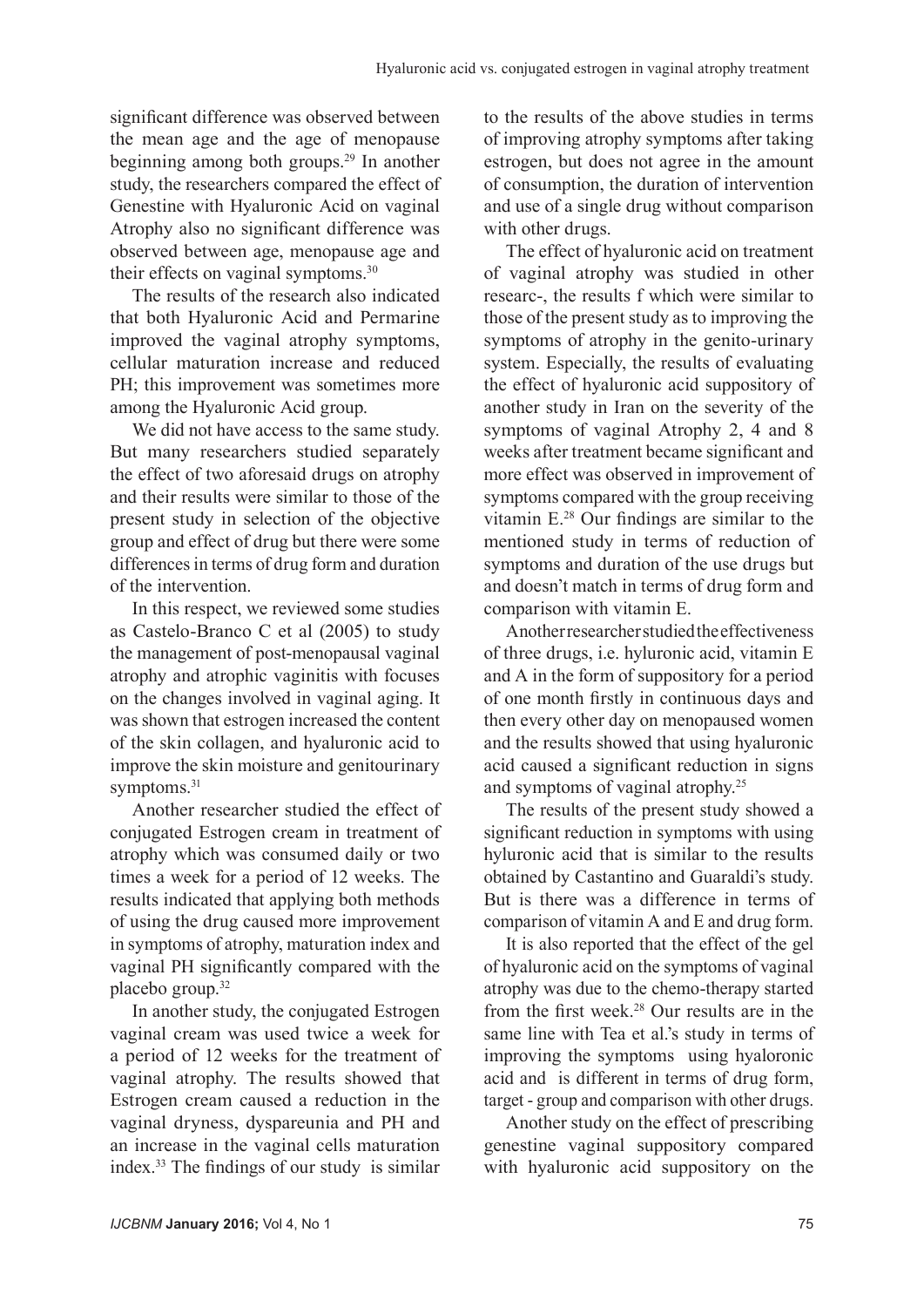epithelium atrophy showed that using drugs for 15 continuous days in each month for a period of 3 months improved the symptoms of vaginal dryness and itching, dyspareunia, colposcopy specialties and the rate of vaginal cellular maturation.30 The results of our study were similar to those of Le Donne et-al.'s survey in term of drug effects on atrophy and drug type, but they were different as to the drug form and duration of the intervention.

To the best of our knowledge, no study was previously done in Iran that used hyaloronic acid cream for vaginal atrophy treatment. The variety of admitted patients to the clinic and finding the menopause women from different department were the limitations of this study.

## **CONCLUSION**

This study showed the better and more relief of the symptoms of urinary incontinence, cellular maturation and vaginal dryness in menopause women in the hyaluronic acid cream therapeutic group compared with Estrogen-therapy group. Therefore, the hyaluronic acid could be a suitable alternative for those women who suffer from the complications of atrophy of the genital system and those with medical contraindications or negative experience in using hormonal drugs.

## **Acknowledgements**

The current paper was derived from thesis written by Tayebe Davari and financially supported by the Deputy of Research and Technology, Shiraz University of Medical Sciences under grant no. 6681. Hereby, we express our gratitude and thanks to all cooperating and assisting in the performance of the research project.

## **Conflict of Interest:** None declared.

## **References**

1 Parnan Emamverdikhan A, Golmakani N, Sharifi Sistani N, et al. Comparing Two Treatment Methods of Vitamin E Suppository and Conjugated Estrogen

Vaginal Cream on the Quality of Life in Menopausal Women with Vaginal Atrophy. J Midwifery Reprod Health. 2014;2:253-61*.*

- 2 Jenkins MR, Sikon AL. Update on nonhormonal approaches to menopausal management. Cleveland Clinic Journal of Medicine. 2008;75:S17-24.
- 3 Mac Bride MB, Rhodes DJ, Shuster LT. Vulvovaginal atrophy. Mayo Clinic Proceedings. 2010;85:87-94.
- 4 North American Menopause Society. The role of local vaginal estrogen for treatment of vaginal atrophy in postmenopausal women: 2007 position statement of The North American Menopause Society. Menopause. 2007;14:355-69.
- 5 Pastore LM, Carter RA, Hulka BS, Wells E. Self-reported urogenital symptoms in postmenopausal women: Women's Health Initiative. Maturitas. 2004;49:292-303.
- 6 Crandall C, Petersen L, Ganz PA, Greendale GA. Association of breast cancer and its therapy with menopauserelated symptoms. Menopause. 2004;11:519-30.
- 7 Mehta A, Bachmann G. Vulvovaginal complaints. Clinical Obstetrics and Gynecology. 2008;51:549-55.
- 8 Kingsberg SA, Kellogg S, Krychman M. Treating dyspareunia caused by vaginal atrophy: a review of treatment options using vaginal estrogen therapy. International Journal of Women's Health. 2009;1:105-11.
- 9 Society of Obstetricians and Gynaecologists of Canada. The detection and management of vaginal atrophy. Number 145, May 2004. Int J Gynaecol Obstet. 2005;88:222-8.
- 10 Lynch C. Vaginal estrogen therapy for the treatment of atrophic vaginitis. Journal of Women's Health. 2009;18:1595-606.
- 11 Pandit L, Ouslander JG. Postmenopausal vaginal atrophy and atrophic vaginitis. The American Journal of the Medical Sciences. 1997;314:228-31.
- 12 Johnston A. Estrogens–pharmacokinetics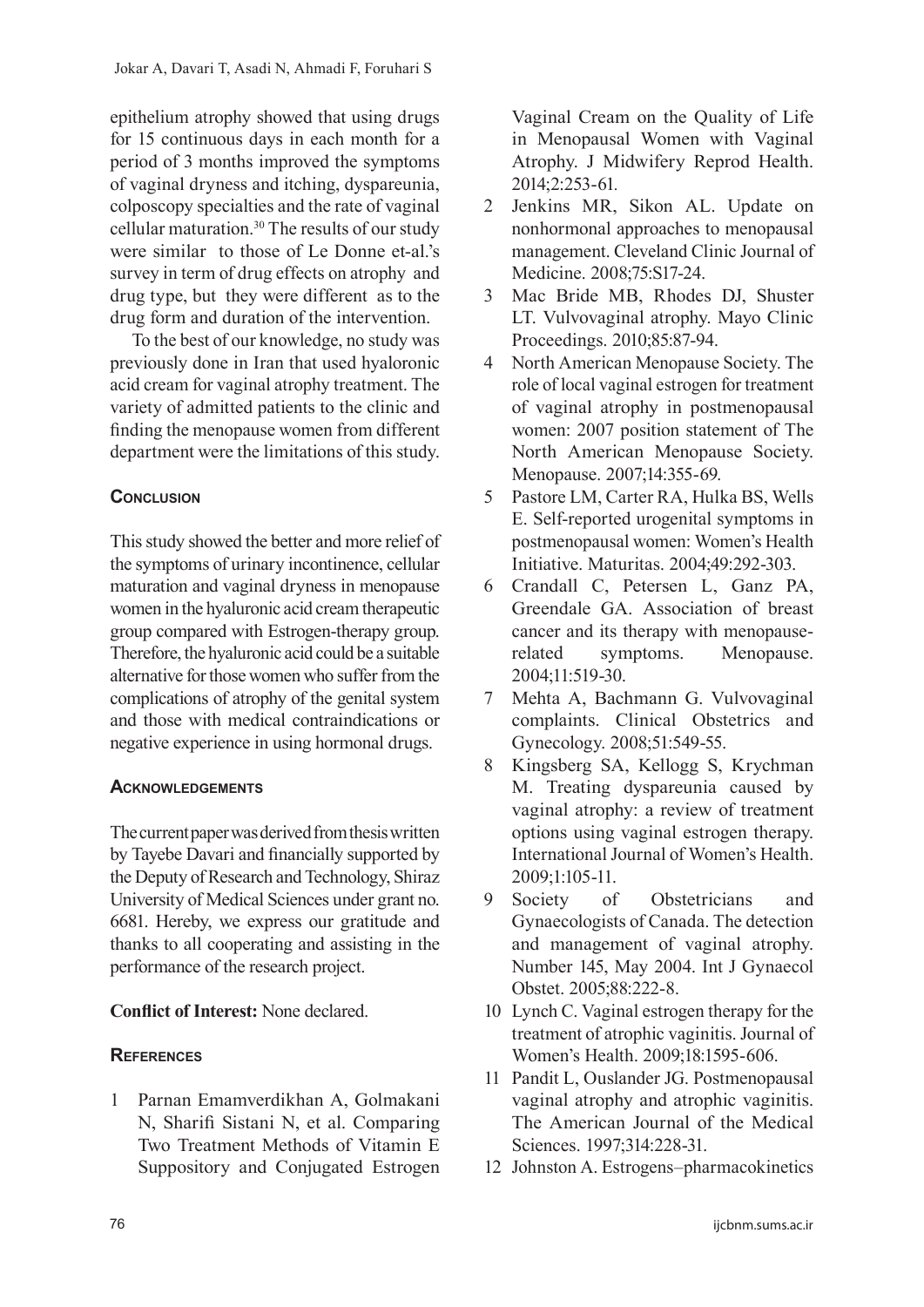and pharmacodynamics with special reference to vaginal administration and the new estradiol formulation–Estring. Acta Obstet Gynecol Scand Suppl. 1996;163:16-25.

- 13 Bachmann GA, Nevadunsky NS. Diagnosis and treatment of atrophic vaginitis. American Family Physician. 2000;61:3090-6.
- 14 Cardozo L, Lose G, McClish D, et al. A systematic review of estrogens for recurrent urinary tract infections: third report of the hormones and urogenital therapy (HUT) committee. International Urogynecology Journal and Pelvic Floor Dysfunction. 2001;12:15-20.
- 15 Botsis D, Kassanos D, Antoniou G, et al. Transvaginal sonography in postmenopausal women treated with low-dose estrogens locally administered. Maturitas. 1996;23:41-5.
- 16 Lupulescu A. Estrogen Use and Cancer Incidence: A Review. Cancer Investigation. 1995;13:287-95.
- 17 Stika CS. Atrophic vaginitis. Dermatologic Therapy. 2010;23:514-22.
- 18 Handa VL, Bachus KE, Johnston WW, et al. Vaginal administration of low-dose conjugated estrogens: systemic absorption and effects on the endometrium. Obstetrics and Gynecology. 1994;84:215-8.
- 19 Rioux JE, Devlin C, Gelfand MM, et al. 17beta-estradiol vaginal tablet versus conjugated equine estrogen vaginal cream to relieve menopausal atrophic vaginitis. Menopause. 2000;7:156-61.
- 20 Johnston SL, Farrell S, Bouchard C, et al. The detection and management of vaginal atrophy. Journal of obstetrics and gynaecology Canada: JOGC. 2004;26:503-15.
- 21 Carter J, Goldfrank D, Schover LR. Simple strategies for vaginal health promotion in cancer survivors. The Journal of Sexual Medicine. 2011;8:549-59
- 22 Morali G, Polatti F, Metelitsa EN, et al. Open, non-controlled clinical studies to assess the efficacy and safety of a medical

device in form of gel topically and intravaginally used in postmenopausal women with genital atrophy. Arzneimittel-Forschung. 2006;56:230-8.

- 23 Mazaro-Costa R, Andersen ML, Hachul H, Tufik S. Medicinal plants as alternative treatments for female sexual dysfunction: utopian vision or possible treatment in climacteric women? The Journal of Sexual Medicine. 2010;7:3695-714.
- 24 Costantino D, Guaraldi C. Effectiveness and safety of vaginal suppositories for the treatment of the vaginal atrophy in postmenopausal women: an open, noncontrolled clinical trial. Eur Rev Med Pharmacol Sci. 2008;12:411-6.
- 25 Goa KL, Benfield P. Hyaluronic acid. A review of its pharmacology and use as a surgical aid in ophthalmology, and its therapeutic potential in joint disease and wound healing. Drugs. 1994;47:536-66.
- 26 Duranti F, Salti G, Bovani B, et al. Injectable hyaluronic acid gel for soft tissue augmentation. A clinical and histological study. Dermatologic Surgery. 1998;24:1317-25.
- 27 Panay N, Maamari R. Treatment of postmenopausal vaginal atrophy with 10-µg estradiol vaginal tablets. Menopause International. 2012;18:15-9.
- 28 Ziagham S, Abbaspour Z, Abbaspour MR. The comparison betweenthe effects of hyaluronic acid vaginal suppository and vitamin E on the treatment of atrophic vaginitis in menopausal women. Arak Medical University Journal. 2012;15:57- 64. [In Persian]
- 29 Ekin M, Yasar L, Savan K, et al. The comparison of hyaluronic acid vaginal tablets with estradiol vaginal tablets in the treatment of atrophic vaginitis: a randomized controlled trial. Archives of Gynecology and Obstetrics. 2010;283:539-43.
- 30 Le Donne M, Caruso C, Mancuso A, et al. The effect of vaginally administered genistein in comparison with hyaluronic acid on atrophic epithelium in postmenopause. Archives of Gynecology